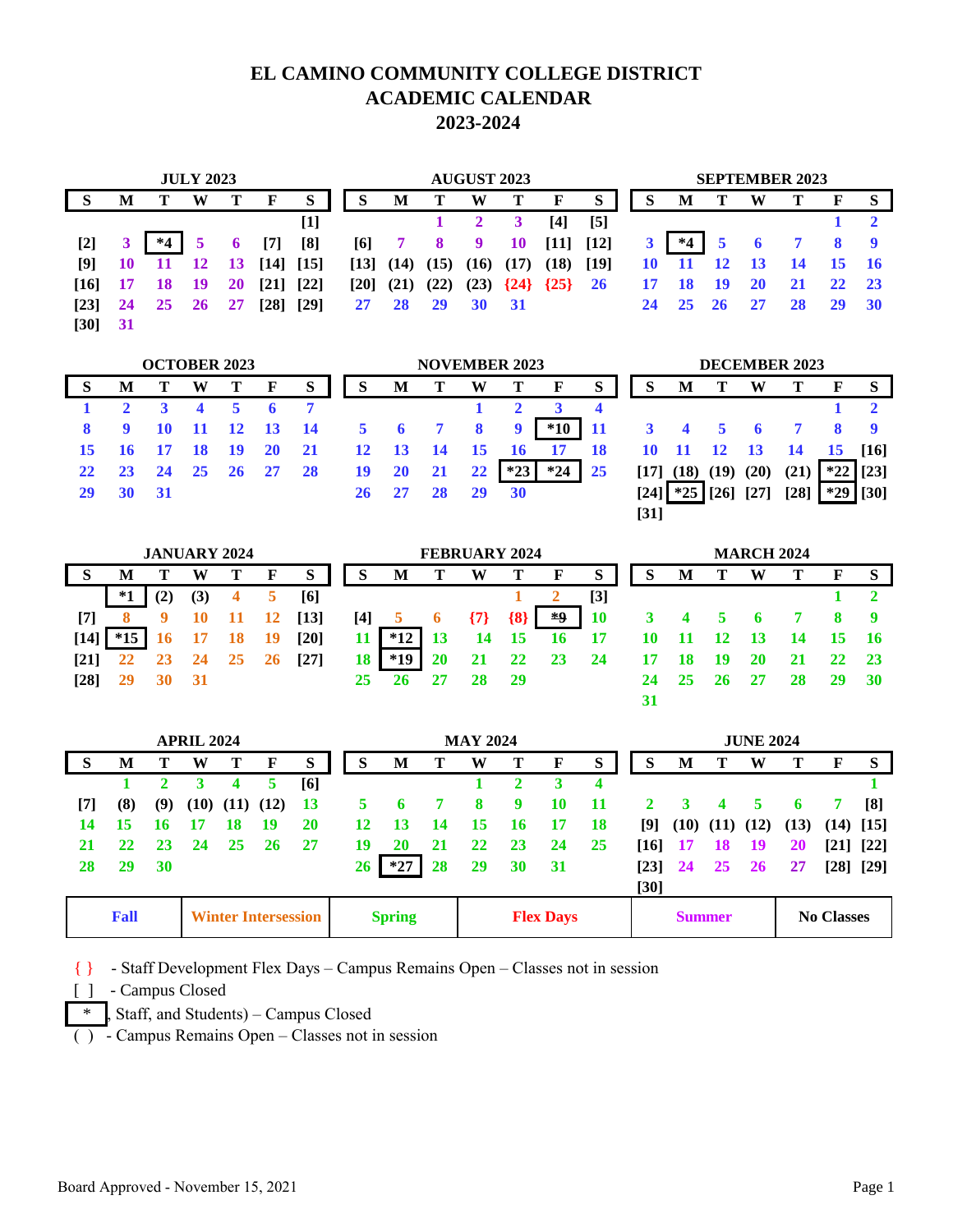#### **EL CAMINO COMMUNITY COLLEGE DISTRICT ACADEMIC CALENDAR SUMMER CALENDAR 2024**

|                 | <b>MAY 2024</b> |    |    |              |    |           | <b>JUNE 2024</b> |               |      |                                                  |                      |                |           | <b>JULY 2024</b> |           |           |    |       |           |           |
|-----------------|-----------------|----|----|--------------|----|-----------|------------------|---------------|------|--------------------------------------------------|----------------------|----------------|-----------|------------------|-----------|-----------|----|-------|-----------|-----------|
| <b>S</b>        | M               | т  | W  | т            | F  | S         | S                | M             | т    | W                                                | Т                    | F              | S         | S                | M         |           | W  | т     | F         | S         |
|                 |                 |    |    | $\mathbf{2}$ | 3  | 4         |                  |               |      |                                                  |                      |                |           |                  |           | 2         | 3  | $^*4$ | $[5]$     | [6]       |
| 5               | 6               | 7  | 8  | 9            | 10 | 11        | 2                | 3             | 4    | 5                                                | 6                    | 7              | [8]       | $[7]$            | 8         | 9         | 10 | 11    | [12] [13] |           |
| 12              | 13              | 14 | 15 | 16           | 17 | <b>18</b> | [9]              | (10)          | (11) | (12)                                             | $(13)$ $(14)$ $[15]$ |                |           | $[14]$           | <b>15</b> | 16        | 17 | 18    |           | [19] [20] |
| 19              | 20              | 21 | 22 | 23           | 24 | 25        | $[16]$           | <b>17</b>     | 18   | 19                                               | <b>20</b>            |                | [21] [22] | $[21]$           | 22        | <b>23</b> | 24 | 25    |           | [26] [27] |
| 26 <sup>2</sup> | $*27$           | 28 | 29 | 30           | 31 |           | $[23]$           | 24            | 25   | <b>26</b>                                        | 27                   |                | [28] [29] | $[28]$ 29        |           | 30        | 31 |       |           |           |
|                 |                 |    |    |              |    |           | $[30]$           |               |      |                                                  |                      |                |           |                  |           |           |    |       |           |           |
|                 |                 |    |    |              |    |           |                  |               |      | <b>AUGUST 2024</b>                               |                      |                |           |                  |           |           |    |       |           |           |
|                 |                 |    |    |              |    |           | <sub>S</sub>     | M             | т    | W                                                | т                    | F              | S         |                  |           |           |    |       |           |           |
|                 |                 |    |    |              |    |           |                  |               |      |                                                  |                      | $\mathsf{I2l}$ | $[3]$     |                  |           |           |    |       |           |           |
|                 |                 |    |    |              |    |           | $[4]$            | 5             | 6    | 7                                                | 8                    | [9]            | $[10]$    |                  |           |           |    |       |           |           |
|                 |                 |    |    |              |    |           |                  |               |      | $[11]$ $(12)$ $(13)$ $(14)$ $(15)$ $(16)$ $[17]$ |                      |                |           |                  |           |           |    |       |           |           |
|                 |                 |    |    |              |    |           |                  | $[18]$ $(19)$ | (20) | (21)                                             |                      | ${22}$ ${23}$  | 24        |                  |           |           |    |       |           |           |
|                 |                 |    |    |              |    |           | 25               | 26            | 27   | 28                                               | 29                   | 30             | 31        |                  |           |           |    |       |           |           |

Summer Session -------------------------------2024

\*Six-Week Sessions \*Eight-Week Session July 1 through August 8, 2024

June 17 through July 25, 2024 June 17 through August 8, 2024

\*These dates are subject to change.

Summer Four-Day Workweek Schedule – 2024

The 4-day, 8-hour a day workweek for classified and administrative employees will begin Monday, June 17, 2024 through Thursday, August 8, 2024

The first Friday off is June 21, 2024 and the last Friday off is August 9, 2024.

| Fall            | <b>Winter Intersession</b>                                                   | <b>Spring</b>                                                         | <b>Flex Days</b> | <b>Summer</b> | <b>No Classes</b> |  |  |  |  |  |  |
|-----------------|------------------------------------------------------------------------------|-----------------------------------------------------------------------|------------------|---------------|-------------------|--|--|--|--|--|--|
|                 | - Staff Development Flex Days – Campus Remains Open – Classes not in session |                                                                       |                  |               |                   |  |  |  |  |  |  |
| - Campus Closed |                                                                              |                                                                       |                  |               |                   |  |  |  |  |  |  |
| $\ast$          |                                                                              | - Holidays (Management, Faculty, Staff, and Students) - Campus Closed |                  |               |                   |  |  |  |  |  |  |
|                 | - Campus Remains Open – Classes not in session                               |                                                                       |                  |               |                   |  |  |  |  |  |  |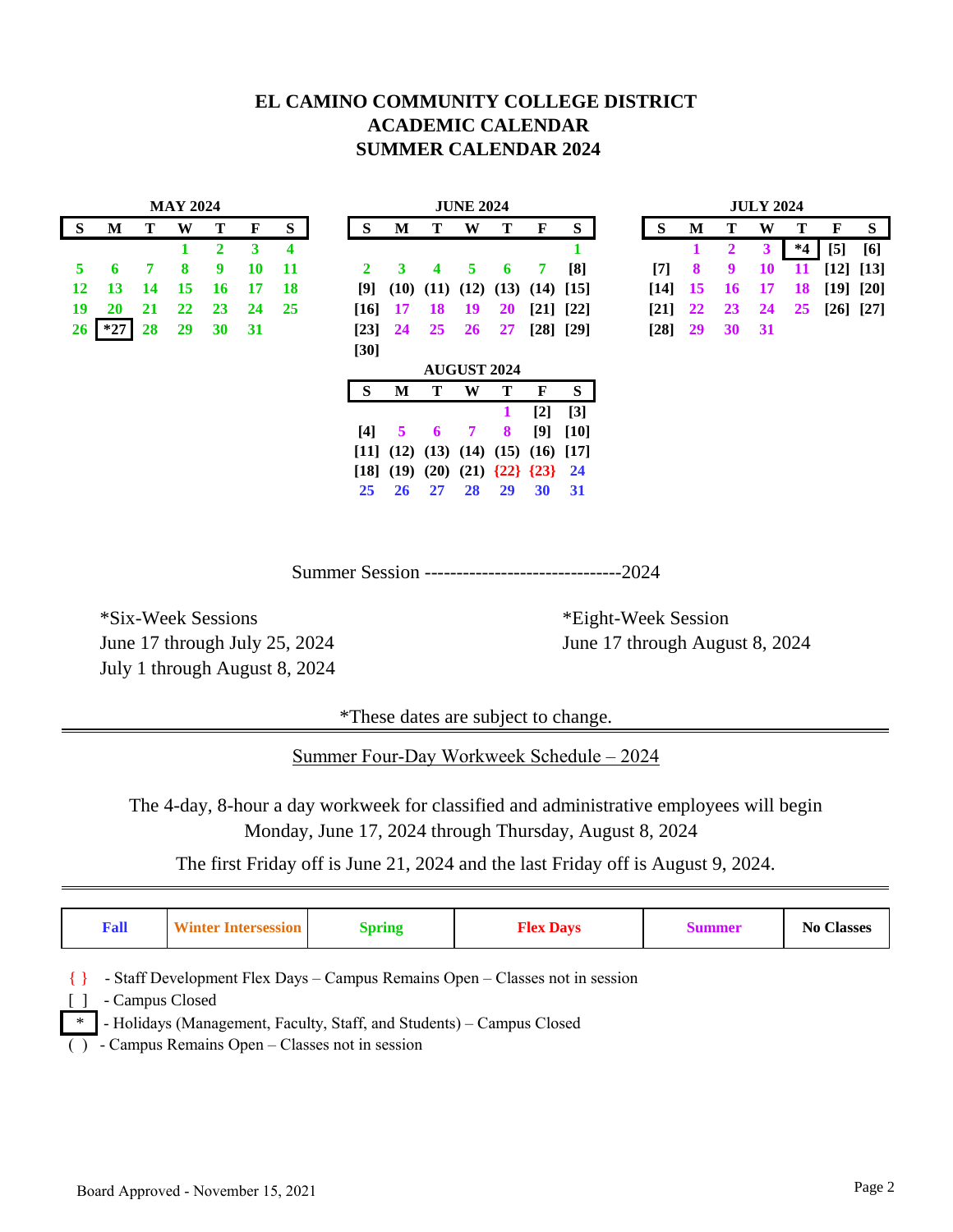| <b>Fall Semester 2023</b>                                                               |                      |                 |      |
|-----------------------------------------------------------------------------------------|----------------------|-----------------|------|
| Faculty & Staff Development Flex Days                                                   | Thursday -           |                 |      |
| Mandatory Flex Day - 6 hours                                                            | Friday               | August 24-25    | 2023 |
| Fall Semester Begins (1st 8 Week Session and Full Semester Courses)                     | Saturday             | August-26       | 2023 |
| Weekday Classes Begin (1st 8 Week Session and Full Semester Courses)                    | Monday               | August-28       | 2023 |
| First Day to Apply for Degrees and Certificates (Fall)* {this is subject to be earlier} | Monday               | August-28       | 2023 |
| Last Day to Add with an Add Code/ Drop for a Refund/No Notation (1st 8 Week Session)    | Friday               | September-01    | 2023 |
| Labor Day Holiday (Campus Closed)                                                       | Monday               | September-04    | 2023 |
| Last Day to Add with an Add Code (Full Semester Courses)                                | Sunday               | September-10    | 2023 |
| Last Day to Drop for a Refund/No Notation on your Record (Full Semester Courses)        | Sunday               | September-10    | 2023 |
| <b>Active Enrollment Census</b>                                                         | Monday               | September-11    | 2023 |
| Last Day to Apply for Degrees and Certificates (Fall)                                   | Friday               | October-13      | 2023 |
| Mid-Term Classes Begin (2nd 8 Week Session)                                             | Saturday             | October-21      | 2023 |
| Weekday Classes Begin (2nd 8 Week Session)                                              | Monday               | October-23      | 2023 |
| Last Day to Drop for a Refund/No Notation (2nd 8 Week Session)                          | Friday               | October-27      | 2023 |
| Veterans Day Holiday (Campus Closed)                                                    | Friday               | November-10     | 2023 |
| Last Day to Drop with a "W" (Full Semester Courses)                                     | Friday               | November-17     | 2023 |
|                                                                                         | Thursday -           |                 |      |
| Thanksgiving Day Holiday/Weekend (Campus Closed)                                        | Friday               | November 23-24  | 2023 |
| <b>Fall Semester Ends</b>                                                               | Friday               | December-15     | 2023 |
| First Day to Appy for Degrees and Certificate (Spring)                                  | Monday               | December-18     | 2023 |
| Winter Recess (Campus Closed)                                                           | Friday-Sunday        | December 22-29  | 2023 |
| New Year's Holiday (Campus Closed)                                                      | Monday               | January-01      | 2024 |
| <b>Winter Session 2024</b>                                                              |                      |                 |      |
| <b>Winter Session Begins</b>                                                            | Thursday             | January-04      | 2024 |
| Last Day to Add (*M-F)                                                                  | Tuesday              | January-09      | 2024 |
| Last Day to Drop for a Refund/No Notation (*M-F)                                        | Tuesday              | January-09      | 2024 |
| Martin Luther King Holiday Observed (Campus Closed)                                     | Monday               | January-15      | 2024 |
| Last Day to Drop with a "W" (*M-F)                                                      | Monday               | January-29      | 2024 |
| <b>Winter Session Ends</b>                                                              | Tuesday              | February-26     | 2024 |
| <b>Spring Semester 2024</b>                                                             |                      |                 |      |
| Faculty & Staff Development Flex Days                                                   | Wednesday -          |                 |      |
| Mandatory Flex Day - 3 hours                                                            | Thursday             | February 07 -08 | 2024 |
| Lincoln's Day Holiday Observed (Campus Closed)                                          | Friday               | February-09     | 2024 |
| <b>Spring Semester Begins</b>                                                           | Saturday             | February-10     | 2024 |
| Weekday Classes Begin (1st 8 Week Session and Full Semester Courses)                    | Monday               | February-12     | 2024 |
| Last Day to Add with an Add Code/ Drop for a Refund/No Notation (1st 8 Week Session)    | Friday               | February-16     | 2024 |
| Washington's Day Holiday Observed (Campus Closed)                                       | Monday               | February-19     | 2024 |
| Last Day to Apply for Degrees and Certificates (Spring)                                 | Friday               | February-23     | 2024 |
| Last Day to Add with an Add Code (Full Semester Courses)                                | Sunday               | February-25     | 2024 |
| Last Day to Drop for a Refund/No Notation on your Record (Full Semester Courses)        | Sunday               | February-25     | 2024 |
| <b>Active Enrollment Census</b>                                                         | Monday               | February-26     | 2024 |
| Spring Recess (Faculty and Students)                                                    | Saturday -<br>Friday | April 06-12     | 2024 |
| Mid-Term Classes Begin (2nd 8 Week Session)                                             | Saturday             | April-13        | 2024 |
| Weekday Classes Begin (2nd 8 Week Session)                                              | Monday               | April-15        | 2024 |
| Last Day to Add with an Add Code/ Drop for a Refund/No Notation (2nd 8 Week Session)    | Friday               | April-19        | 2024 |
| Last Day to Drop with a "W" (Full Semester Courses)                                     | Friday               | May-10          | 2024 |
| Memorial Day Holiday (Campus Closed)                                                    | Monday               | $May-27$        | 2024 |
| El Camino College Graduation                                                            | Friday               | June-07         | 2024 |
| <b>Spring Semester Ends</b>                                                             | Friday               | June-07         | 2024 |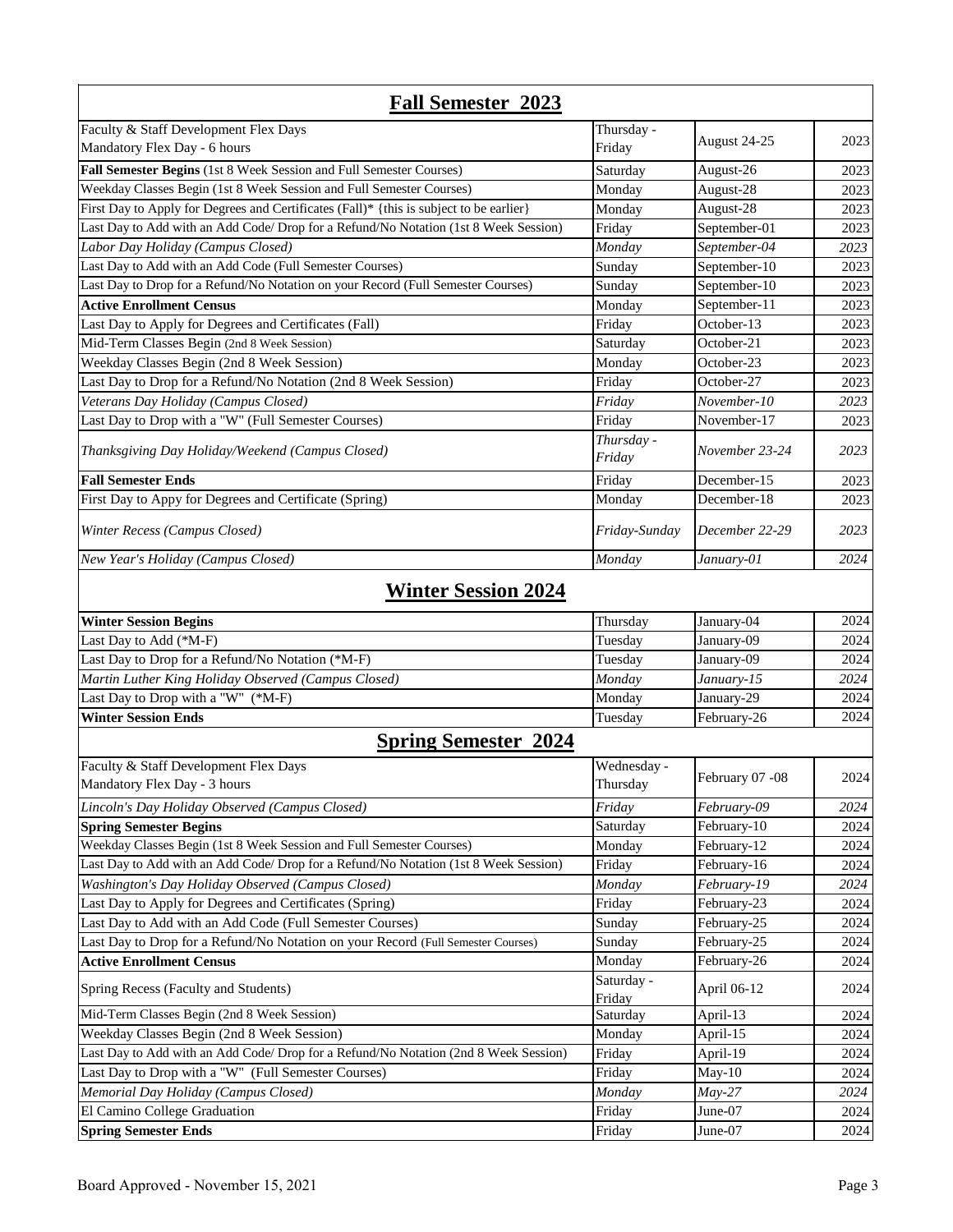| <b>Summer Sessions 2023</b>                                                           |          |           |      |
|---------------------------------------------------------------------------------------|----------|-----------|------|
| <b>First Six Week Session</b>                                                         |          |           |      |
| <b>First Six Week Session Begins</b>                                                  | Monday   | June-17   | 2024 |
| Last Day to Add with an Add Code/ Drop for a Refund/No Notation (M-TH <sup>**</sup> ) | Thursday | $June-20$ | 2024 |
| <b>Active Enrollment Census</b>                                                       | Monday   | June-24   | 2024 |
| Independence Day Holiday Observed (Campus Closed)                                     | Thursday | $Julv-04$ | 2024 |
| Last Day to Drop with a "W" (Full Semester Courses)                                   | Tuesday  | $July-16$ | 2024 |
| <b>First Six Week Session Ends</b>                                                    | Thursday | $July-25$ | 2024 |
| <b>Eight Week Session</b>                                                             |          |           |      |
| <b>Eight Week Session Begins</b>                                                      | Monday   | June-17   | 2024 |
| Last Dayto Add with an Add Code/ Drop for a Refund/No Notation (M-TH <sup>**</sup> )  | Monday   | June-24   | 2024 |
| <b>Active Enrollment Census</b>                                                       | Tuesday  | June-25   | 2024 |
| Independence Day Holiday Observed (Campus Closed)                                     | Thursday | $July-04$ | 2024 |
| Last Day to Drop with a "W" (Full Semester Courses)                                   | Thursday | $July-25$ | 2024 |
| <b>Eight Week Session Ends</b>                                                        | Thursday | August-08 | 2024 |
| <b>Second Six Week Session</b>                                                        |          |           |      |
| <b>Second Six Week Session Begins</b>                                                 | Monday   | July-01   | 2024 |
| Independence Day Holiday Observed (Campus Closed)                                     | Thursday | $July-04$ | 2024 |
| Last Day to Add with an Add Code/ Drop for a Refund/No Notation                       | Monday   | July-08   | 2024 |
| <b>Active Enrollment Census</b>                                                       | Tuesday  | July-09   | 2024 |
| Last Day to Drop with a "W" (Full Semester Courses)                                   | Tuesday  | $July-30$ | 2024 |
| <b>Second Six Week Session Ends</b>                                                   | Thursday | August-08 | 2024 |
| *M - F classes only for Winter - all others check your syllabus                       |          |           |      |
| **M-TH classes only for Summer - all others check your syllabus                       |          |           |      |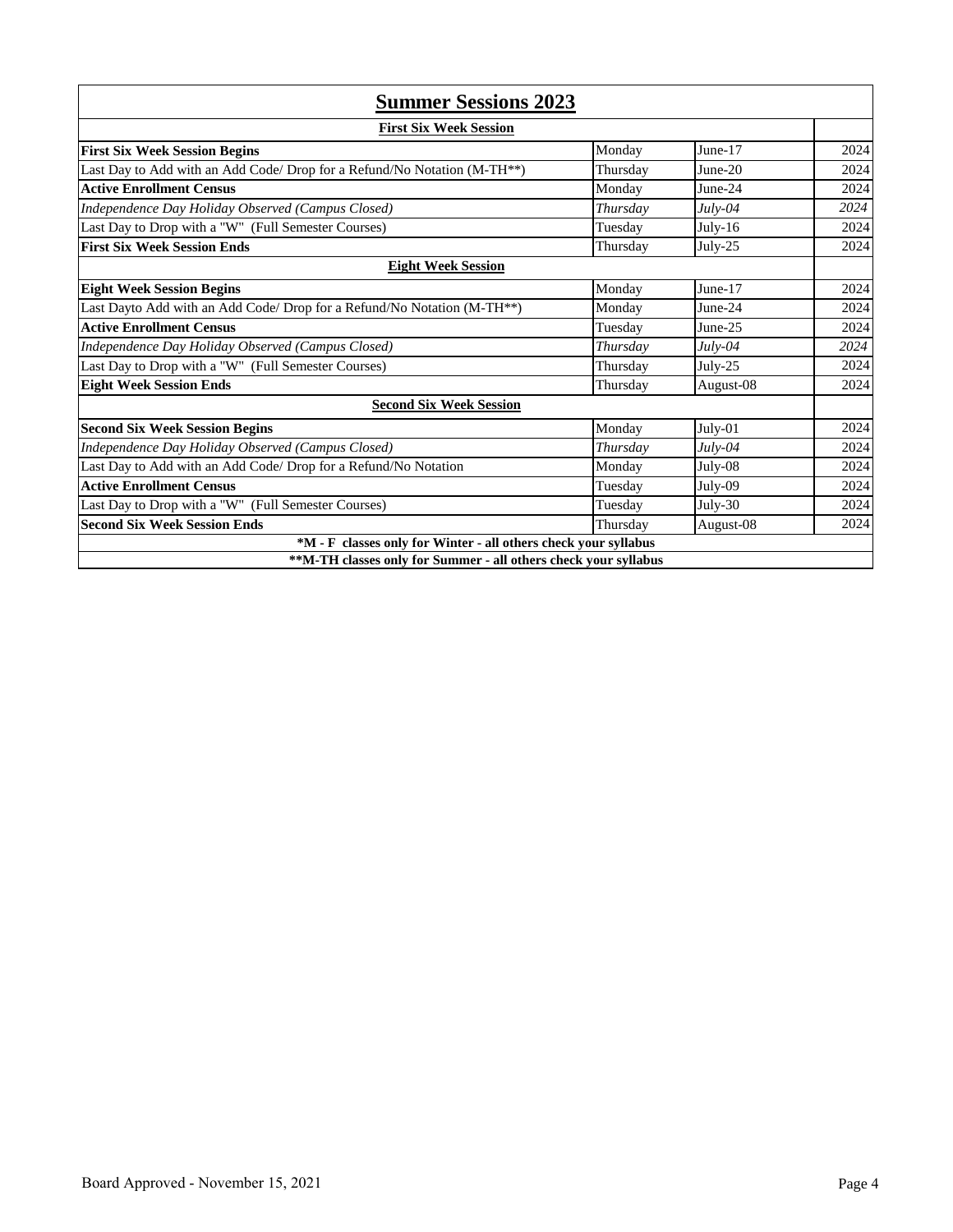# **EL CAMINO COMMUNITY COLLEGE DISTRICT ACADEMIC CALENDAR 2023 - 2024 EIGHT-WEEK COURSE DATES**

### FALL 2023

## First Eight Weeks

August 26 through October 20

### Second Eight Weeks

October 21 through December 15

## SPRING 2024

First Eight Weeks

February 10 through April 5

Second Eight Weeks

April 13 through June 7